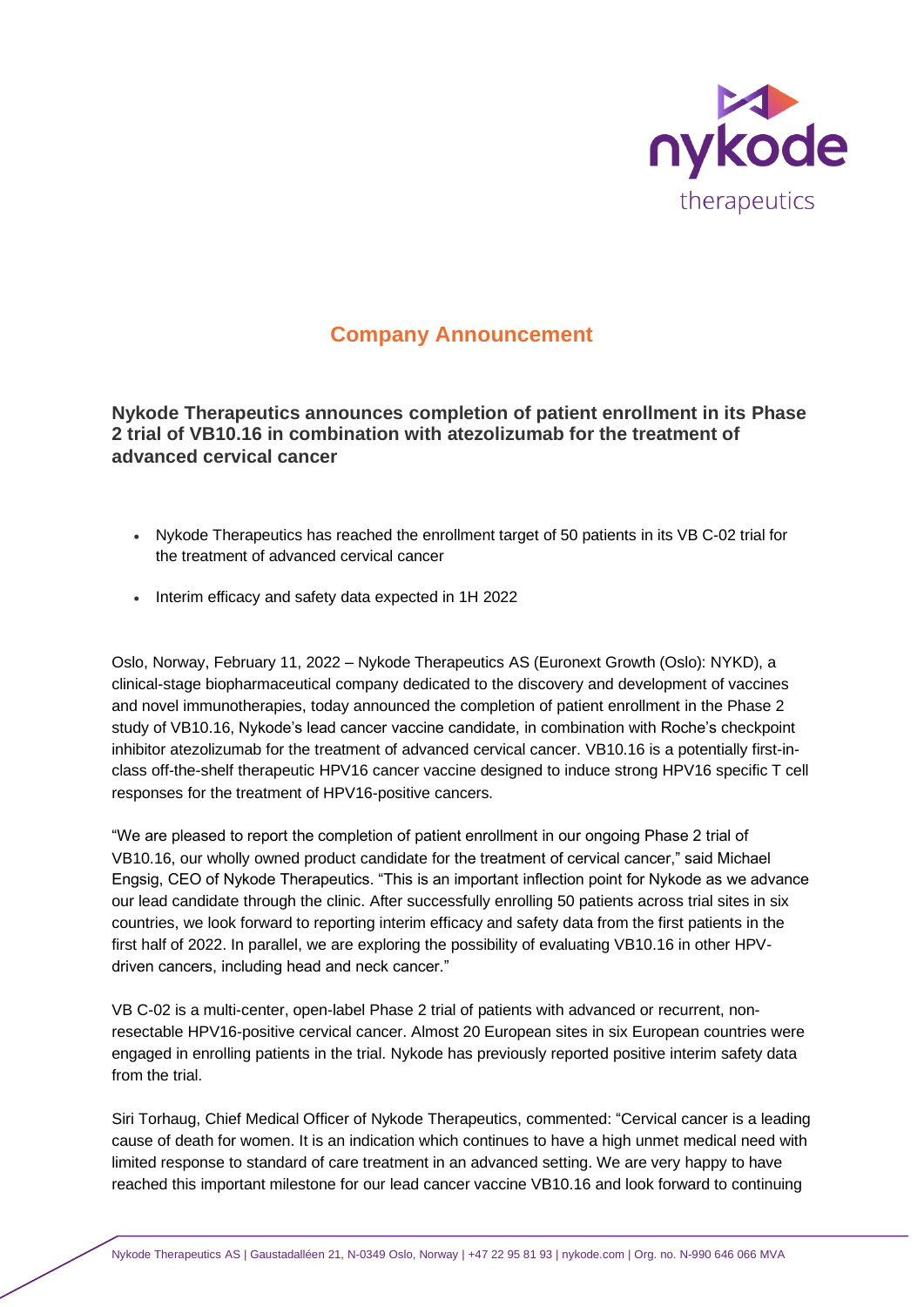

the development program. We are thankful for the patients, their families, the investigators and the trial site personnel who have made this trial possible."

Additional information about the Phase 2 trial is available at *clinicaltrials.gov* (NCT04405349).

## **Nykode Therapeutics**

Nykode Therapeutics is a clinical-stage biopharmaceutical company dedicated to the discovery and development of vaccines and novel immunotherapies for the treatment of cancer and infectious diseases. Nykode's modular vaccine technology specifically targets antigens to Antigen Presenting Cells, which are essential for inducing rapid, strong and long-lasting antigen specific immune responses and eliciting efficacious clinical responses.

Nykode's lead product candidates are VB10.16, a therapeutic vaccine for the treatment of human papilloma virus 16 induced malignancies which is in Phase 2 for the treatment of cervical cancer; and VB10.NEO, a cancer neoantigen vaccine, which is exclusively out licensed to Genentech and is in Phase 1b for the treatment of locally advanced and metastatic tumors and Phase 1/2a for the treatment of melanoma, lung-, head and neck, renal-, and bladder cancer. Additionally, Nykode has initiated a Phase 1/2 trial in 2021 with its two next-generation COVID-19 vaccine candidates.

The Company has collaborations with Roche, Genentech and Nektar Therapeutics within oncology, a multi-target collaboration with Regeneron within oncology and infectious diseases and a collaboration with Adaptive Biotechnologies for COVID-19 T cell vaccine development.

Nykode Therapeutics' shares are traded on Euronext Growth (Oslo), a trading platform operated by Euronext, the leading Pan-European market infrastructure. The ticker code is NYKD. Further information about Nykode Therapeutics may be found at [http://www.nykode.com.](http://www.nykode.com/)

### **Contact for Nykode Therapeutics AS:**

CEO Michael Engsig Nykode Therapeutics AS IR@nykode.com

### **Nykode Therapeutics AS**

Oslo Science Park Gaustadalléen 21 N-0349 Oslo, Norway

### **Forward-looking statements for Nykode Therapeutics**

This announcement and any materials distributed in connection with this announcement may contain certain forward-looking statements. By their nature, forward-looking statements involve risk and